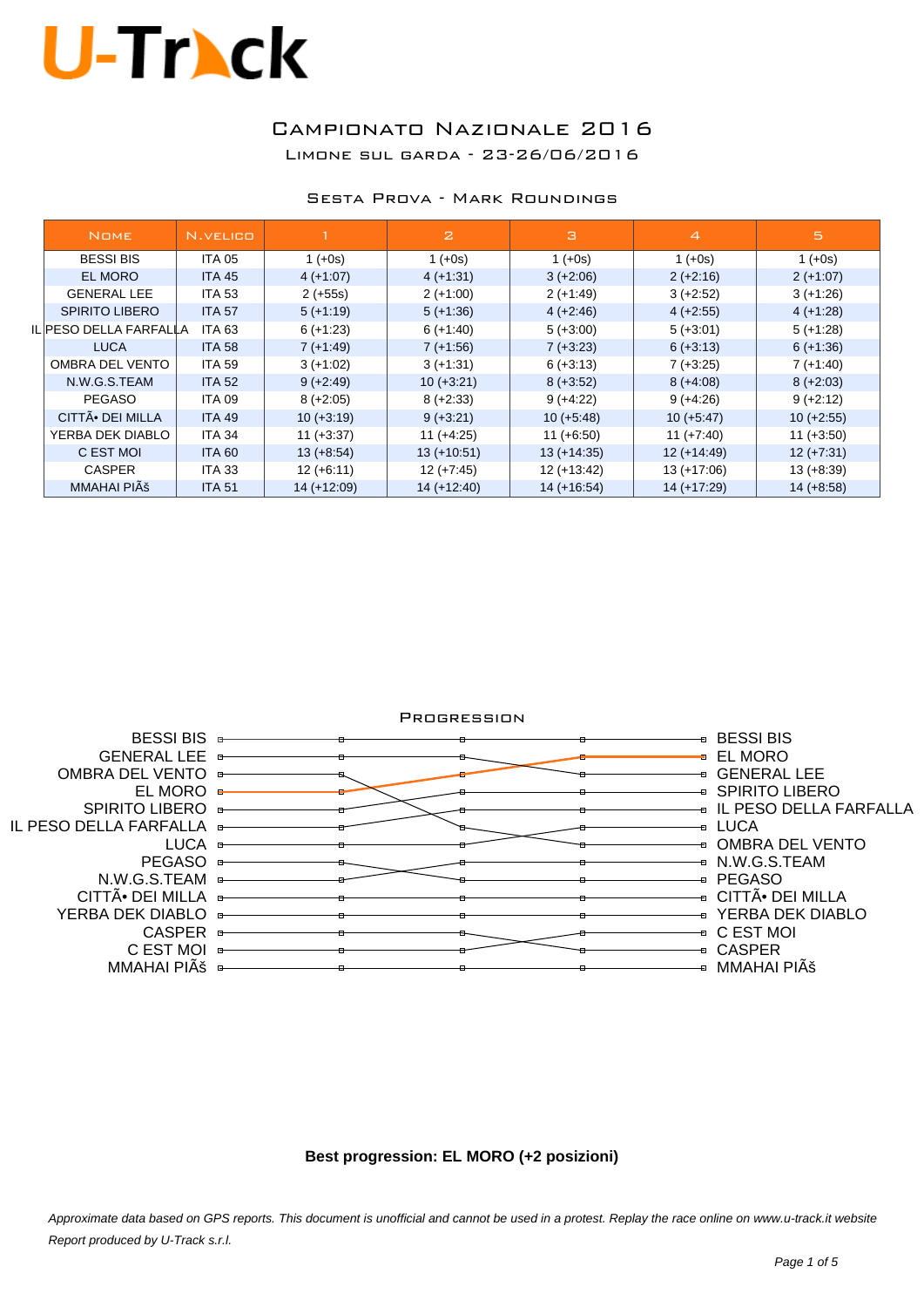### Campionato Nazionale 2016

Limone sul garda - 23-26/06/2016

| SESTA PROVA - LEG NUMBER 1 |
|----------------------------|
|----------------------------|

|  | <b>NAME</b>           | SAIL          | IN. POS | FIN. POS       | <b>DISTANCE</b>   | <b>TIME</b> | <b>MEAN SPEED TACKS/JYBES</b> |                |
|--|-----------------------|---------------|---------|----------------|-------------------|-------------|-------------------------------|----------------|
|  | <b>BESSI BIS</b>      | ITA 05        |         |                | 2.621 m           | 16:01       | 5,30 kt                       | 3              |
|  | <b>GENERAL LEE</b>    | <b>ITA 53</b> |         | $\overline{2}$ | 2.745 m           | 16:55       | 5,26 kt                       | $\overline{2}$ |
|  | OMBRA DEL VENTO       | <b>ITA 59</b> |         | 3              | 2.824 m           | 17:02       | 5,37 kt                       | $\overline{2}$ |
|  | EL MORO               | <b>ITA 45</b> |         | $\overline{4}$ | 2.840 m           | 17:06       | 5,38 kt                       | $\overline{2}$ |
|  | <b>SPIRITO LIBERO</b> | <b>ITA 57</b> |         | 5              | $2.717 \text{ m}$ | 17:19       | 5,08 kt                       | 4              |
|  | IL PESO DELLA FARFALI | <b>ITA 63</b> |         | 6              | 2.689 m           | 17:24       | 5,01 kt                       | $\overline{2}$ |
|  | <b>LUCA</b>           | <b>ITA 58</b> |         | 7              | 2.978 m           | 17:50       | 5,41 kt                       | 3              |
|  | <b>PEGASO</b>         | <b>ITA 09</b> |         | 8              | 2.778 m           | 18:06       | 4,97 kt                       | $\overline{4}$ |
|  | N.W.G.S.TEAM          | <b>ITA 52</b> |         | 9              | 3.025 m           | 18:48       | 5,21 kt                       | 2              |
|  | CITTÃ. DEI MILLA      | <b>ITA 49</b> |         | 10             | 2.955 m           | 19:17       | 4,97 kt                       | 10             |
|  | YERBA DEK DIABLO      | ITA 34        |         | 11             | $3.010 \text{ m}$ | 19:37       | 4,97 kt                       | 3              |
|  | <b>CASPER</b>         | <b>ITA 33</b> |         | 12             | $3.304 \text{ m}$ | 22:10       | 4,83 kt                       | $\overline{4}$ |
|  | C EST MOI             | ITA 60        |         | 13             | $3.581 \text{ m}$ | 24:55       | 4,66 kt                       | 4              |
|  | MMAHAI PIÊ            | <b>ITA 51</b> |         | 14             | 3.597 m           | 28:09       | 4,14 kt                       | 6              |

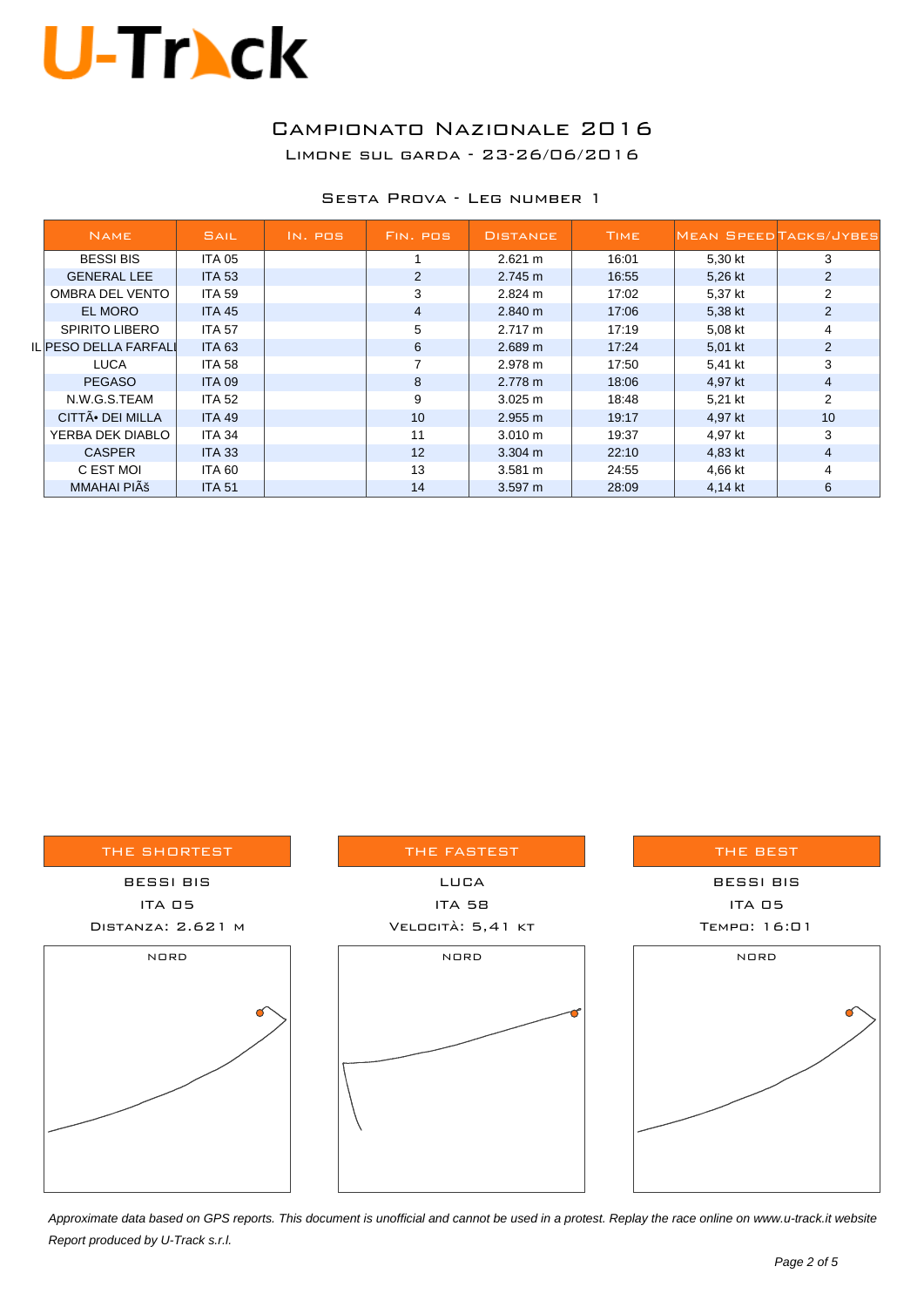### Campionato Nazionale 2016

Limone sul garda - 23-26/06/2016

#### Sesta Prova - Leg number 2

| <b>NAME</b>           | <b>SAIL</b>   | IN. POS        | FIN. POS       | <b>DISTANCE</b>   | <b>TIME</b> |          | <b>MEAN SPEED TACKS/JYBES</b> |
|-----------------------|---------------|----------------|----------------|-------------------|-------------|----------|-------------------------------|
| <b>BESSI BIS</b>      | <b>ITA 05</b> |                |                | $2.580 \text{ m}$ | 7:01        | 11.92 kt | 2                             |
| <b>GENERAL LEE</b>    | <b>ITA 53</b> | $\overline{2}$ | $\overline{2}$ | 2.587 m           | 7:06        | 11,81 kt | 3                             |
| OMBRA DEL VENTO       | <b>ITA 59</b> | 3              | 3              | 2.650 m           | 7:30        | 11,45 kt | 3                             |
| EL MORO               | <b>ITA 45</b> | 4              | $\overline{4}$ | $2.611 \text{ m}$ | 7:25        | 11,41 kt | 3                             |
| SPIRITO LIBERO        | <b>ITA 57</b> | 5              | 5              | 2.626 m           | 7:18        | 11,66 kt | 3                             |
| IL PESO DELLA FARFALI | <b>ITA 63</b> | 6              | 6              | 2.603 m           | 7:18        | 11,55 kt | 5                             |
| <b>LUCA</b>           | <b>ITA 58</b> |                | 7              | 2.616 m           | 7:08        | 11,88 kt | $\overline{2}$                |
| <b>PEGASO</b>         | <b>ITA 09</b> | 8              | 8              | 2.601 m           | 7:29        | 11,26 kt | 3                             |
| CITTÃ. DEI MILLA      | <b>ITA 49</b> | 10             | 9              | 2.593 m           | 7:03        | 11,92 kt | 3                             |
| N.W.G.S.TEAM          | <b>ITA 52</b> | 9              | 10             | 2.621 m           | 7:33        | 11,25 kt |                               |
| YERBA DEK DIABLO      | <b>ITA 34</b> | 11             | 11             | 2.614 m           | 7:49        | 10.84 kt | 2                             |
| <b>CASPER</b>         | <b>ITA 33</b> | 12             | 12             | 2.416 m           | 8:35        | 9,12 kt  |                               |
| C EST MOI             | <b>ITA 60</b> | 13             | 13             | 2.513 m           | 8:58        | 9,08 kt  |                               |
| MMAHAI PIÊ            | <b>ITA 51</b> | 14             | 14             | 2.480 m           | 7:32        | 10.67 kt |                               |

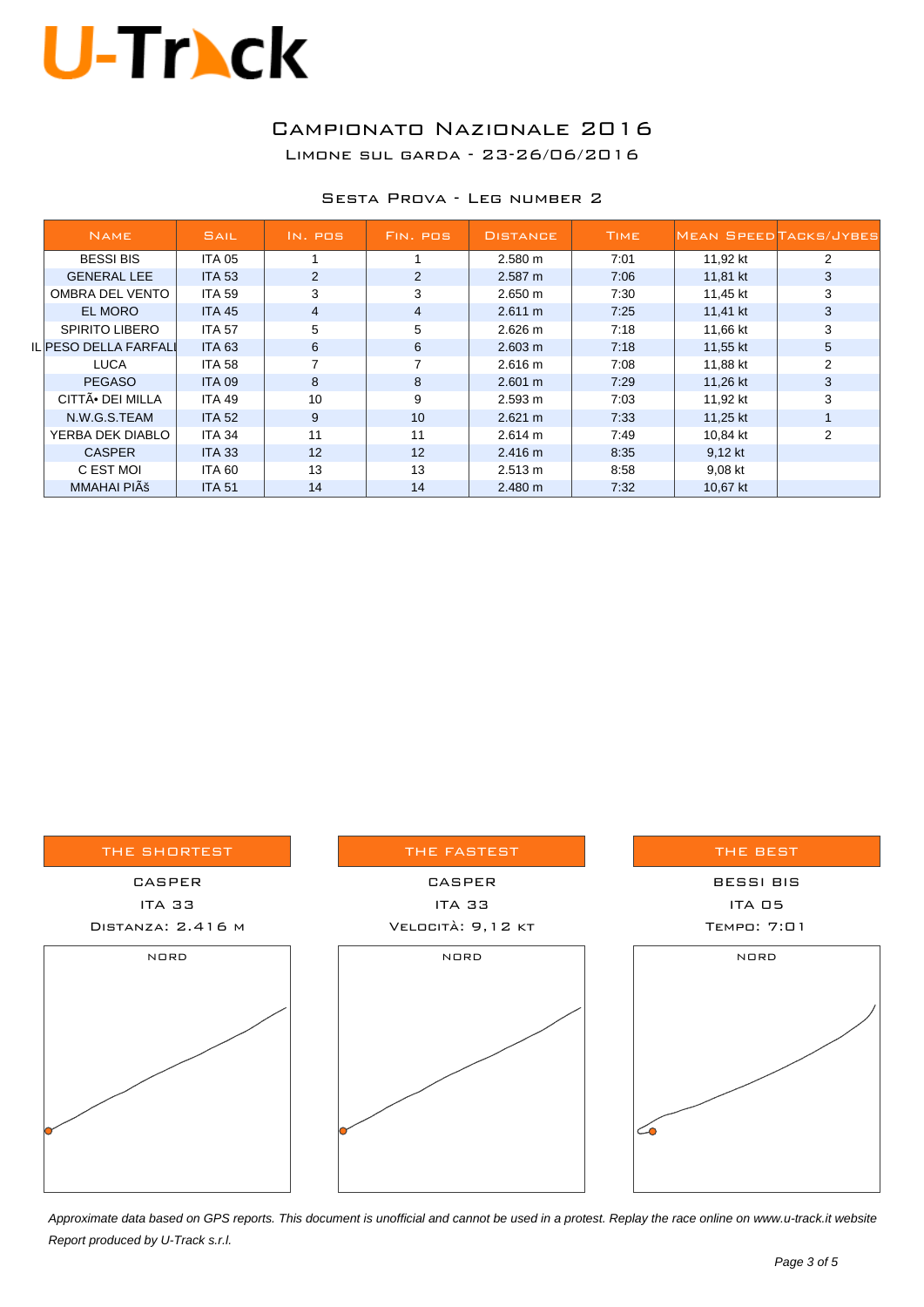### Campionato Nazionale 2016

Limone sul garda - 23-26/06/2016

|  |  |  |  | SESTA PROVA - LEG NUMBER 3 |  |
|--|--|--|--|----------------------------|--|
|--|--|--|--|----------------------------|--|

|  | <b>NAME</b>            | <b>SAIL</b>   | IN. POS        | FIN. POS        | <b>DISTANCE</b>   | <b>TIME</b> | <b>MEAN SPEED TACKS/JYBES</b> |   |
|--|------------------------|---------------|----------------|-----------------|-------------------|-------------|-------------------------------|---|
|  | <b>BESSI BIS</b>       | <b>ITA 05</b> |                |                 | 2.659 m           | 17:46       | 4.85 kt                       |   |
|  | <b>GENERAL LEE</b>     | <b>ITA 53</b> | $\overline{2}$ | $\overline{2}$  | $2.745 \text{ m}$ | 18:35       | 4,79 kt                       | 3 |
|  | EL MORO                | <b>ITA 45</b> | 4              | 3               | 2.820 m           | 18:21       | 4,98 kt                       | 3 |
|  | <b>SPIRITO LIBERO</b>  | <b>ITA 57</b> | 5              | $\overline{4}$  | $2.785 \text{ m}$ | 18:56       | 4,77 kt                       | 3 |
|  | IL PESO DELLA FARFALLA | <b>ITA 63</b> | 6              | 5               | 2.885 m           | 19:06       | 4,89 kt                       | 3 |
|  | OMBRA DEL VENTO        | <b>ITA 59</b> | 3              | 6               | $3.090 \text{ m}$ | 19:28       | 5,14 kt                       | 3 |
|  | <b>LUCA</b>            | <b>ITA 58</b> |                |                 | 2.901 m           | 19:13       | 4.89 kt                       |   |
|  | N.W.G.S.TEAM           | <b>ITA 52</b> | 10             | 8               | 2.818 m           | 18:17       | 4,99 kt                       | 3 |
|  | <b>PEGASO</b>          | <b>ITA 09</b> | 8              | 9               | 2.977 m           | 19:35       | 4,92 kt                       | 3 |
|  | CITTÃ. DEI MILLA       | <b>ITA 49</b> | 9              | 10 <sup>°</sup> | $3.053 \text{ m}$ | 20:13       | 4,89 kt                       | 3 |
|  | YERBA DEK DIABLO       | <b>ITA 34</b> | 11             | 11              | $3.041 \text{ m}$ | 20:11       | 4,88 kt                       | 3 |
|  | <b>CASPER</b>          | <b>ITA 33</b> | 12             | 12              | 3.645 m           | 23.43       | 4,98 kt                       | 4 |
|  | C EST MOI              | <b>ITA 60</b> | 13             | 13              | $3.370 \text{ m}$ | 21:30       | 5,08 kt                       | 4 |
|  | MMAHAI PIÊ             | <b>ITA 51</b> | 14             | 14              | 3.149 m           | 22:00       | 4,64 kt                       | 6 |